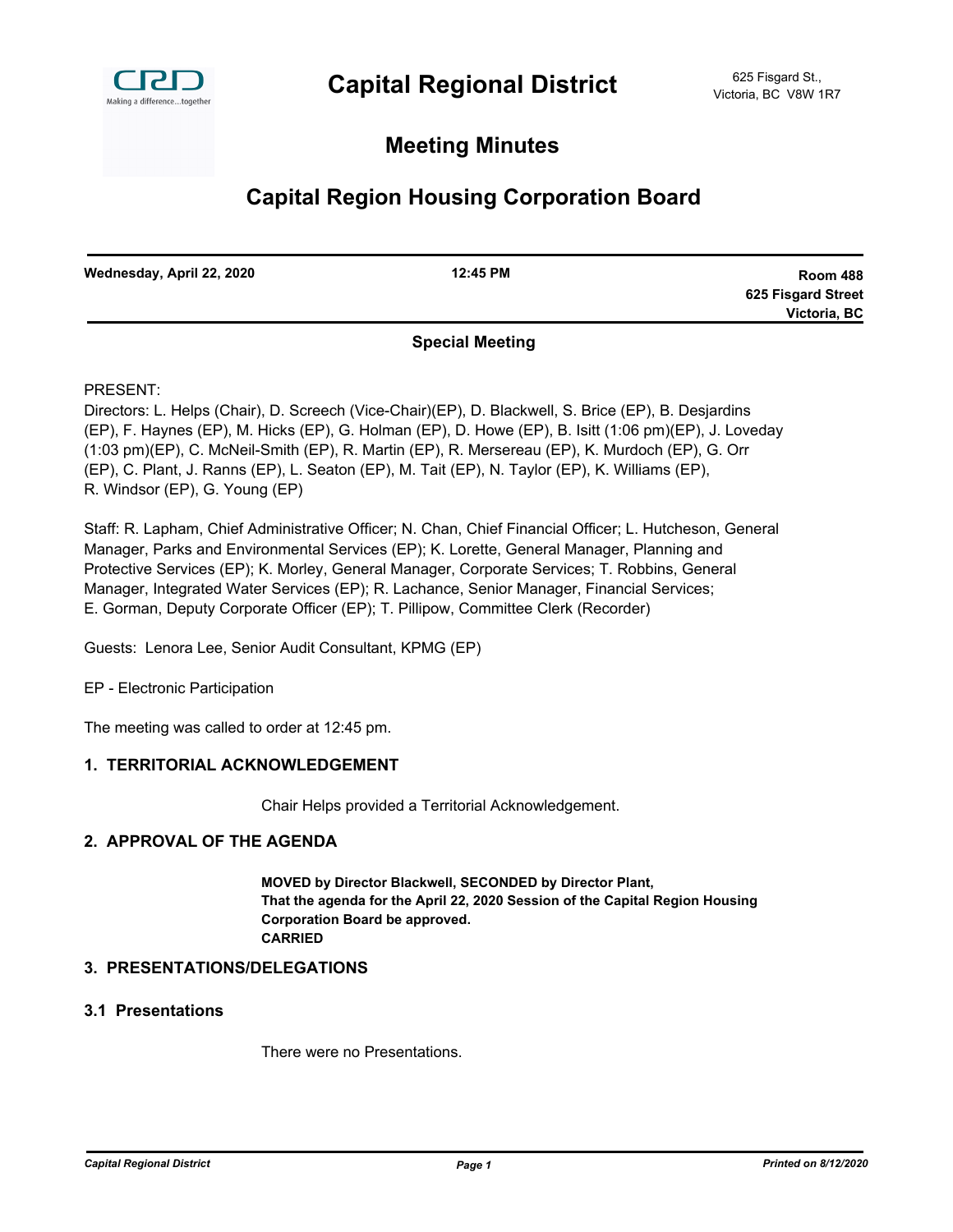#### **3.2 Delegations**

There were no Delegations.

#### **4. SPECIAL MEETING MATTERS**

**4.1.** [20-276](http://crd.ca.legistar.com/gateway.aspx?m=l&id=/matter.aspx?key=6410) Capital Region Housing Corporation 2019 Audit Findings Report and Audited Financial Statements

N. Chan introduced Lenora Lee, Auditor, who spoke to Item 4.1.

**MOVED by Director Plant, SECONDED by Director Blackwell, That the Capital Region Housing Corporation 2019 Audit Findings Report be received and the 2019 Audited Financial Statements be approved. CARRIED**

**Director Loveday joined the meeting at 1:03 pm.**

**Director Isitt joined the meeting at 1:06 pm.**

**4.2.** [20-228](http://crd.ca.legistar.com/gateway.aspx?m=l&id=/matter.aspx?key=6362) Capital Region Housing Corporation Investment Portfolio Holdings and Performance Annual Update

N. Chan spoke to Item 4.2.

**MOVED by Director Plant, SECONDED by Director Blackwell, That the Capital Region Housing Corporation Investment Portfolio Holdings and Performance Annual Update be received for information. CARRIED**

#### **5. MOTION TO CLOSE THE MEETING**

**5.1.** [20-279](http://crd.ca.legistar.com/gateway.aspx?m=l&id=/matter.aspx?key=6413) Motion to Close the Meeting

**MOVED by Director Blackwell, SECONDED by Director Plant, That the meeting be closed for Land Acquisition/Disposition under s. 90 (1)(f) of the Community Charter. CARRIED**

**MOVED by Director Blackwell, SECONDED by Director Plant, That such disclosures could reasonably be expected to harm the interests of the Regional District. CARRIED**

#### **6. RISE AND REPORT**

The meeting rose from closed session at 1:21 pm without report.